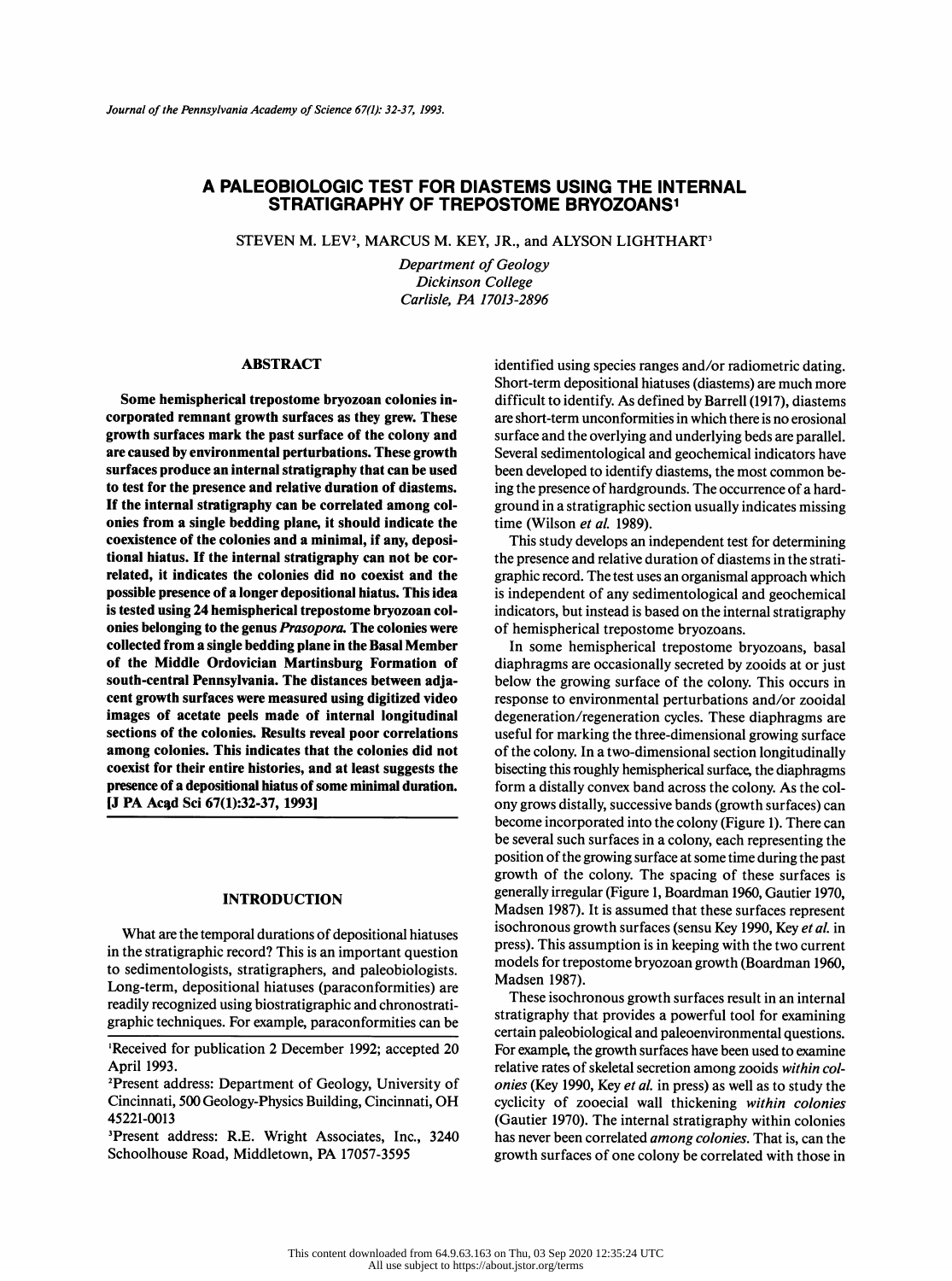another? If they can, then it may indicate that the colonies not be correlated among colonies, then it may indicate the colonies did not coexist. The ability to correlate the inter-<br>nal stratigraphy among colonies collected from a single the depositional hiatus at the bedding plane may have been<br>longer in duration.

## MATERIALS AND METHODS

 To test this idea, 24 colonies belonging to the trepostome bryozoan genus Prasopora were collected from a single bedding plane. The outcrop is in the Basal Member of the Martinsburg Formation in south-central Pennsylvania (Becher and Root 1981). It is located on the south side of Creek Road 13 km west of Carlisle, PA in Cumberland County, Pennsylvania on the Plainfield 7.5 Minute Topo graphic Quadrangle (Figure 2). The exact location is 0.1 km south of the Conodoguinet Creek, 0.6 km north of the Pennsylvania Turnpike (1-76), 1.4 km east of the Bloserville Road, and 1.0 km west of Township Route 448 (40°12'32" N latitude, 77°20'19" W longitude). In this area, the Martins burg Formation stratigraphically overlies the Chambersburg Formation (Berg et al. 1983). This places the general age of the colonies in the Rocklandian Stage of the Mohawkian Series of the Middle Ordovician (Ross et al. 1982).

 The lithology at this outcrop is characterized by thin bedded, platy-weathering, argillaceous limestones (Becher and Root 1981). The colonies were collected from what could best be determined as a single bedding plane. This bedding plane appears to have been an event horizon that was colonized by the bryozoans because the colonies were all oriented convex up (upright). The colonies were iden tified as belonging to the trepostome bryozoan genus  $\frac{1}{1}$  km



 FIGURE 1. Generalized longitudinal section of a Prasopora colony show ing internal band stratigraphy. Modified from Mannil (1961, fig. la).

another? If they can, then it may indicate that the colonies *Prasopora* based on the abundance of cystiphragms,<br>coexisted and that they were impacted similarly by common autozooecia with circular apertures and thin walls, coexisted and that they were impacted similarly by common autozooecia with circular apertures and thin walls, as well<br>environmental perturbation(s). If the growth surfaces can as abundant mesozooecia with closely spaced di environmental perturbation(s). If the growth surfaces can<br>not be correlated among colonies, then it may indicate the (Marintsch 1981). Prasopora colonies with the same shape<br>colonies did not cosmist. The obility to correla colonies did not coexist. The ability to correlate the inter-<br>
nal stratigraphy among colonies collected from a single vician Coburn and Salona Limestones of central Penn-<br>
hadding plane would suggest the colonies cognitie nal stratigraphy among colonies collected from a single vician Coburn and Salona Limestones of central Penn-<br>bedding plane would suggest the colonies coexisted and sylvania (Arens and Cuffey 1989, 1990). These formations,<br> bedding plane would suggest the colonies coexisted and<br>that any depositional hiatus at the bedding plane was located roughly 60 km to the northwest of the outcrop<br>minimal in duration. The inphility to correlate the inter that any depositional hiatus at the bedding plane was<br>
located roughly 60 km to the northwest of the outcrop<br>
minimal in duration. The inability to correlate the inter-<br>
examined here, were either roughly contemporaneous w minimal in duration. The inability to correlate the inter-<br>nal stratigraphy among colonies from a single bedding<br>name in this study (Berg *et al.* 1983) or slightly younger<br>name would suggest the solonies did not somist a nal stratigraphy among colonies from a single bedding those in this study (Berg *et al.* 1983) or slightly younger<br>plane would suggest the colonies did not coexist and that (Arens and Cuffey 1989). Arens and Cuffey (1989) plane would suggest the colonies did not coexist and that (Arens and Cuffey 1989). Arens and Cuffey (1989) hypoth-<br>the depositional hiatus at the bedding plane may have been esized that the upright hemispherical *Prasopora* Prasopora based on the abundance of cystiphragms, as abundant mesozooecia with closely spaced diaphragms and orientation have been reported from the Middle Ordo examined here, were either roughly contemporaneous with (Arenš and Cuffey 1989). Arenš and Cuffey (1989) hypoth grew on top of tempestites (storm deposits).

> The colonies were sectioned longitudinally with the cut oriented vertically through the tallest part of the colony. The cuts were made through the tallest part of the colony to reduce potential noise in the data introduced by intra colony differences in zooidal growth rates (sensu Key 1990, Key *et al.* in press) or by intracolony differences in surface abrasion or diagenetic dissolution. Acetate peels were made of the resulting internal surface using the technique of Boardman and Utgaard (1964). Distinctive bands were visi ble on these surfaces (Figure 1).

> The maximum width of each growth band was measured. Maximum band width was measured for the same reasons mentioned above. Measurements were made on digitized video images of the acetate peels. Only those bands that were readily followed completely across a colony were used. These bands were often associated with a distinct clay drape and/or intracolony overgrowth.

> A total of 55 bands were measured on the 24 colonies. The number of bands measured on a single colony ranged from one to six with a mean of 2.3. The widths of bands ranged from 1.05 mm to 23.16 mm with a mean of 8.37 mm. The total height of colonies ranged from 10.0 mm to 36.2 mm with a mean of 19.2 mm.



FIGURE 2. Map showing collection location marked by X.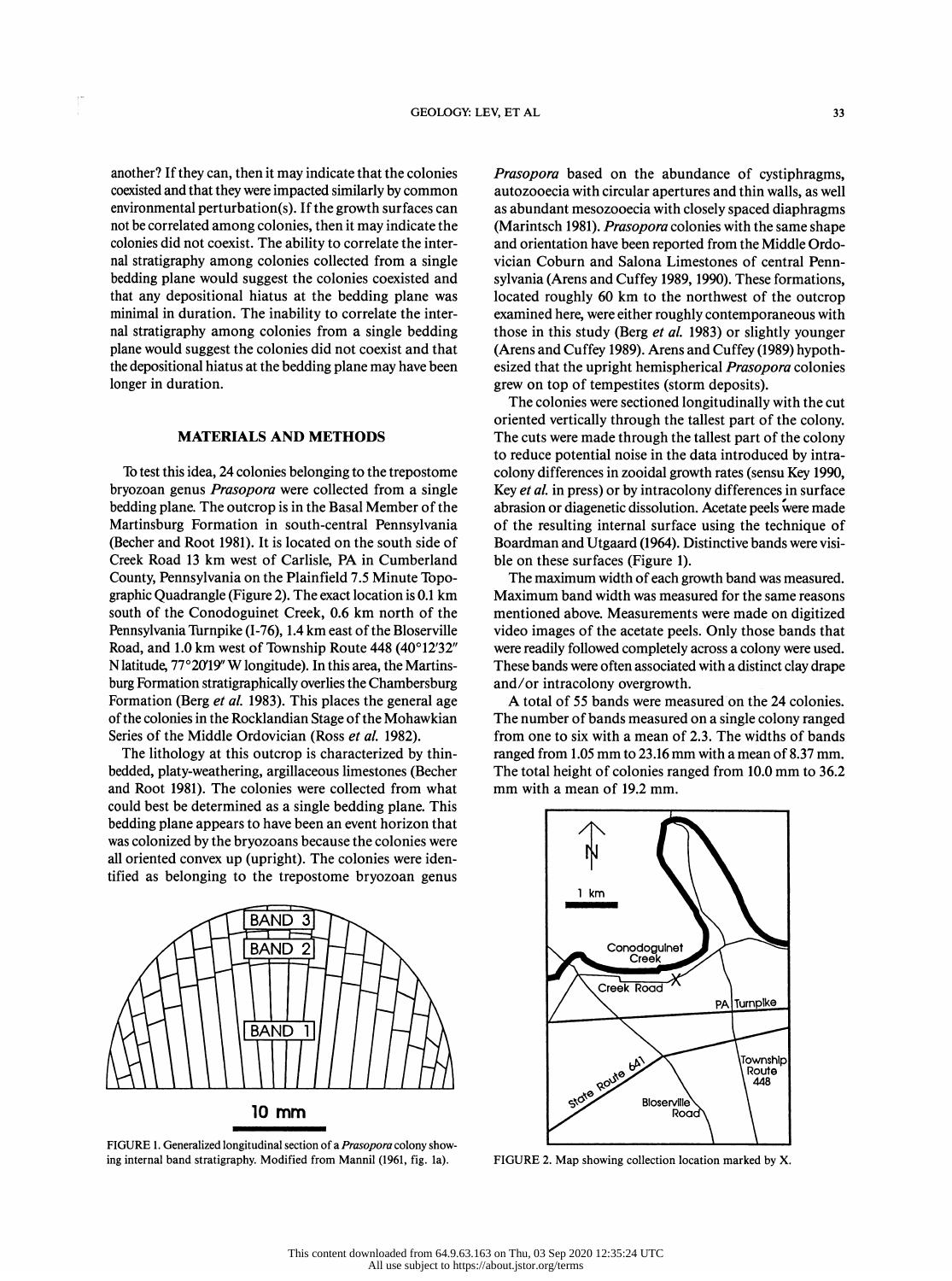## RESULTS

To determine if the bands in the 24 colonies were induced<br>
The common environmental perturbations, correlation of<br>
The same colonies was attempted. All correlations were<br>
seed on band width, and all correlations assumed t by common environmental perturbations, correlation of  $\Xi$ bands among colonies was attempted. All correlations were  $\overline{a}$ based on band width, and all correlations assumed that at  $\overline{\mathbf{a}}$ least one band in each colony was correlatable among all  $\overline{\mathbf{g}}$  of the colonies. Without this assumption, then the corre lations could have been improved by dropping out colonies with bands that were too narrow or wide, but this would have been completely arbitrary. Three different correlation techniques were used.

 The first correlation technique assumed that all thé col onies began to grow at the same time. That is, the larvae that produced the colonies settled on the substrate simul-<br>taneously, and the base of each colony represents an<br>isochronous surface. The results reveal quite a bit of varia-<br>tion in the widths for the first band (Figure 3 taneously, and the base of each colony represents an isochronous surface. The results reveal quite a bit of varia tion in the widths for the first band (Figure 3). The coeffi-<br>cient of variation (standard deviation/mean) for the width<br>of the first band is 0.53. This poor correlation suggests that<br>the assumption of simultaneous larged cient of variation (standard deviation/mean) for the width of the first band is 0.53. This poor correlation suggests that  $\overline{H} = \frac{10}{40}$  the assumption of simultaneous larval settlement is invalid or that there are significant intercolony differences in growth rates. As it is impossible to determine the timing of larval settlement, correction for intercolony differences in growth rates was attempted. Some colonies may have wider or narrower bands due to intercolony differences in zooecial growth rates caused by localized environmental differences and/or genetic differences among the colonies. isochro<br>To correct for intercolony differences in growth rates, the To correct for intercolony differences in growth rates, the band widths were converted into percentages by dividing<br>the band widths by the colony height for each colony. The the band widths by the colony height for each colony. The<br>results show even more variation (Figure 4) with a coeffi-<br>cient of variation of 0.59 for the width of the first band.<br>As this correction for intercolony differenc results show even more variation (Figure 4) with a coeffi cient of variation of 0.59 for the width of the first band.  $\overline{z}$ As this correction for intercolony differences in growth  $\overline{a}$ rates did not improve the correlation, the poor correlation  $\geq$ is attributed to heterochronous larval settlement.

The second correlation technique assumed that all the  $\frac{3}{100}$ colonies died at the same time. That is, the colonies were killed by a common environmental perturbation (e.g., com plete burial by sediment), and hence the external surface of each colony represents the same isochronous surface. Compared to the first correlation, the results reveal slightly less variation in the width of the first band (Figure 5) with<br>a still poor coofficient of variation of 0.40. This poor age a still poor coefficient of variation of 0.49. This poor correlation suggests that the assumption of simultaneous col-<br>ony death is invalid or that there are significant intercolony<br>differences in growth rates. As it is impossible to determine<br>the timing of colony death, correctio ony death is invalid or that there are significant intercolony  $\Box$  <sub>2000</sub> differences in growth rates. As it is impossible to determine<br>the timing of colony death, correction for intercolony dif-<br>ferences in growth rates was attempted. This was achieved<br>as before by converting all of the band w the timing of colony death, correction for intercolony differences in growth rates was attempted. This was achieved<br>as before by converting all of the band widths into persont as before by converting all of the band widths into percent ages by dividing the band widths by the colony height  $\sum_{\text{sol}^{(0)}$  for each colony. The results show still more variation (Figure 6) with a coefficient of variation of 0.54 for the  $\overrightarrow{ab}$  width of the first band. As this correction for intercolony differences in growth rates did not improve the correlation, the poor correlation is attributed to heterochronous col ony death.



 FIGURE 3. Correlation of bands (in mm) assuming isochronous larval settlement.



 FIGURE 4. Correlation of bands (in % of colony height) assuming isochronous larval settlement.



 FIGURE 5. Correlation of bands (in mm) assuming isochronous colony death.



 FIGURE 6. Correlation of bands (in % of colony height) assuming isochronous colony death.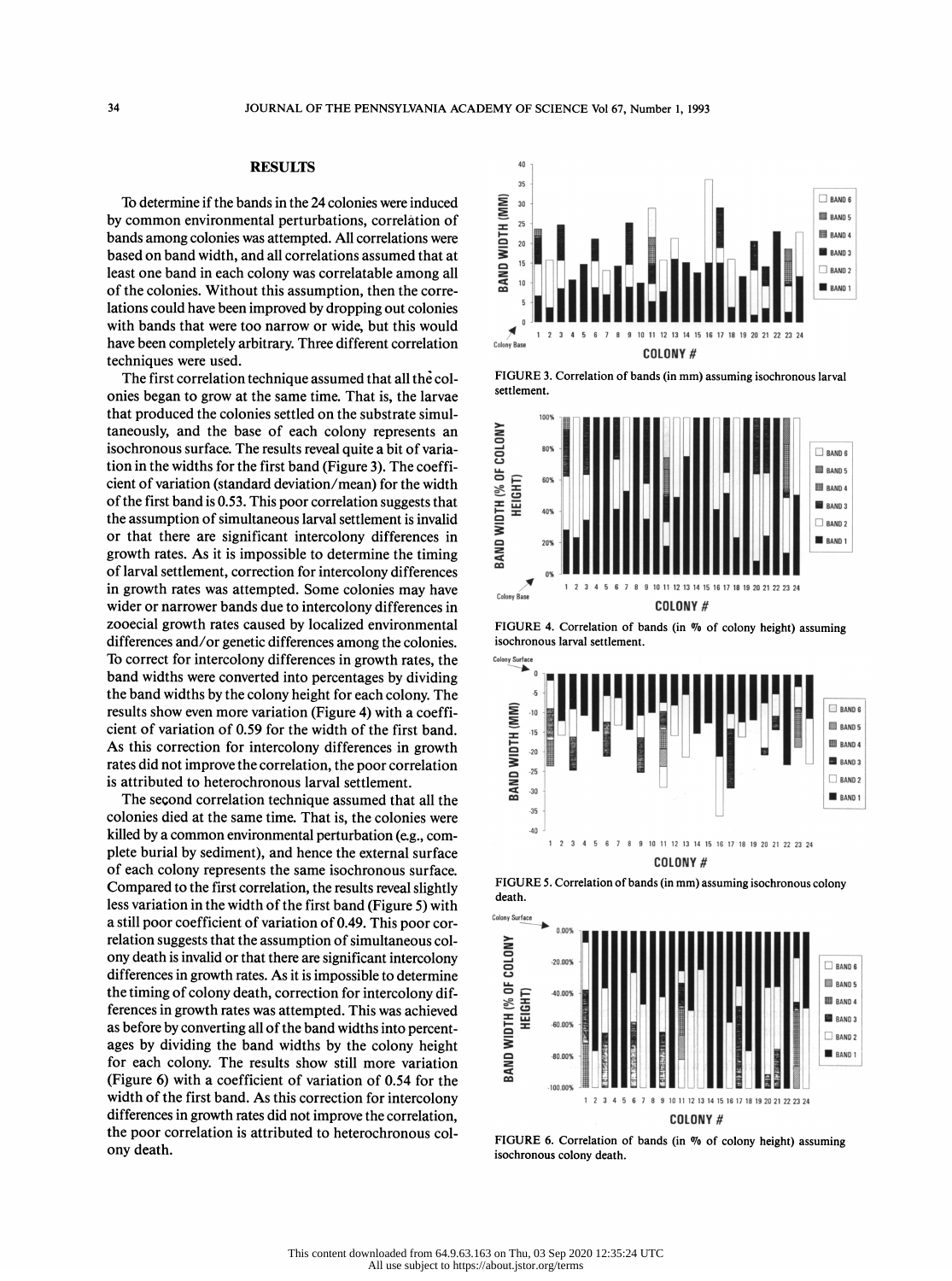The final correlation technique attempted to determine<br>the best correlation. Unfortunately, it was impossible to number of possible ways to correlate the bands in the 24 colonies equals  $a_1 * b_2 * c_3 * ... * x_n$  where  $a_1$  is the number of bands in colony 1,  $b_2$  is the number of bands in colony 2,  $c_3$  is the number of bands in colony 3, and  $x_n$  is the number of bands in colony n. In this case with 55 bands number of bands in colony n. In this case with 55 bands of sediment that were indistinguishable after post-<br>  $(a + b + c + ... + x = 55)$  in 24 colonies (n = 24), the depositional compaction.<br>
Second the colonies' large may have all  $(a + b + c + ... + x = 55)$  in 24 colonies (n = 24), the depositional compaction.<br>
number of possible ways to correlate the bands is Second, the colonies' larvae may have all settled and/or<br>
11.197.440 With this many possible permut

This correlation was based on the presence of a distinctive clay drape that occurred in all colonies with two or more bands. In this correlation, it was assumed that the clay drape reflects a common environmental perturbation that affected all colonies simultaneously. In colonies with no clay drapes (i.e., colonies with a single band), the top of the colony was chosen assuming that the clay drape killed these colonies by smothering the zooids with mud. In colonies with multiple clay drapes, the chosen clay drape was the one above the band with a width closest to the mean width of the bands immediately below the clay drape in the other colonies with a single clay drape. The results from this approach show the least variation (Figure 7). The band widths for this correlation have a lower coefficient of varia tion (0.41) than the previous four correlations. A similar correlation was performed using band widths as percent ages of colony height instead of the actual widths. The results show more variation (Figure 8) with a coefficient of variation of 0.51.

#### DISCUSSION

 The results would have been less ambiguous if there had been more colonies available for study. With many more colonies, a more rigorous statistical test could have been performed to determine the significance of the patterns. Qualitatively, the results suggest at least some possibility that the 24 colonies may have responded simultaneously to a common environmental perturbation at some point in<br>their histories. That is, most of the colonies would probably<br>have coexisted for part of their history. This is supported<br>by the lower coefficient of variation for th their histories. That is, most of the colonies would probably  $\sum_{40}^{5}$  have coexisted for part of their history. This is supported by the lower coefficient of variation for the clay drape cor-<br>relation. The colonies probably did not coexist for their<br>entire histories as evidenced by the higher coefficients of<br>unition for the isosheapous lawyel settle relation. The colonies probably did not coexist for their entire histories as evidenced by the higher coefficients of variation for the isochronous larval settlement and isochronous colony death correlations. This suggests that the bedding plane from which the colonies were collected represents a depositional hiatus of at least minimal duration.

 It is possible that none of the bands are actually cor related. If none of the bands are correlated, then it would indicate none of the 24 colonies coexisted. This could have

The final correlation technique attempted to determine resulted from three different scenarios. First, the colonies'<br>the best correlation. Unfortunately, it was impossible to larvae may have all settled and/or died on diff the best correlation. Unfortunately, it was impossible to<br>
statistically test the significance of this correlation. The ding planes at different times. This would have been possi-<br>
statistically test the significance of th statistically test the significance of this correlation. The ding planes at different times. This would have been possi-<br>number of possible ways to correlate the bands in the 24 ble if the sedimentation rate was very slow 2, c<sub>3</sub> is the number of bands in colony 3, and  $x_n$  is the bedding plane but were actually separated by thin bands<br>number of bands in colony n. In this case with 55 bands of sediment that were indistinguishable after pos resulted from three different scenarios. First, the colonies' (i.e., no diastem present at all). In this scenario, the colonies did not coexist, they just appeared to occur on the same bedding plane but were actually separated by thin bands depositional compaction.

number of possible ways to correlate the bands is<br>11,197,440. With this many possible permutations, it is im-<br>negative to the significance of the following correlations would have been possible if there we are addingutatio 11,197,440. With this many possible permutations, it is im-<br>
possible to test the significance of the following correla-<br>
is a during the time it tools all the 24 selections to grave and die possible to test the significance of the following correla-<br>tion due to the limitation of having only 24 colonies.<br>This completion was board on the presence of a distince in this companie, the colonies did not comist, and In due to the limitation of having only 24 colonies. <br>This correlation was based on the presence of a distinc-<br>In this scenario, the colonies did not coexist, and the bed-<br>ding plane armed are colonies did not coexist, and tive clay drape that occurred in all colonies with two or<br>
more bands. In this correlation, it was assumed that the clay<br>
ding plane form which the 24 colonies ware collected move more bands. In this correlation, it was assumed that the clay and 24 colonies to grow and die. If this was the case, the bed-<br>drape reflects a common environmental perturbation that ding plane from which the 24 colonies we ding plane remained exposed during the time it took all the represent a depositional hiatus of longer duration.

clay drapes (i.e., colonies with a single band), the top of the Third, the bedding plane from which the 24 colonies were<br>colony was correlated with the clay drape. The top of the collected may represent a time-averaged bed colony was correlated with the clay drape. The top of the collected may represent a time-averaged bedding plane. It<br>colony was chosen assuming that the clay drape killed these is possible that the colonies lived at differe Third, the bedding plane from which the 24 colonies were in different places. They could have been deposited together simply as a result of a storm-lag deposit (e.g., Specht and Brenner 1979, Meyer et al. 1981, Jennette and Pryor 1993). If this was the case, the orientation of the colonies should have been random (Arens and Cuffey 1989). This scenario is unlikely because the colonies were not randomly oriented. They were all oriented convex up (upright).







 FIGURE 8. Correlation of bands (in % of colony height) assuming an isochronous clay drape.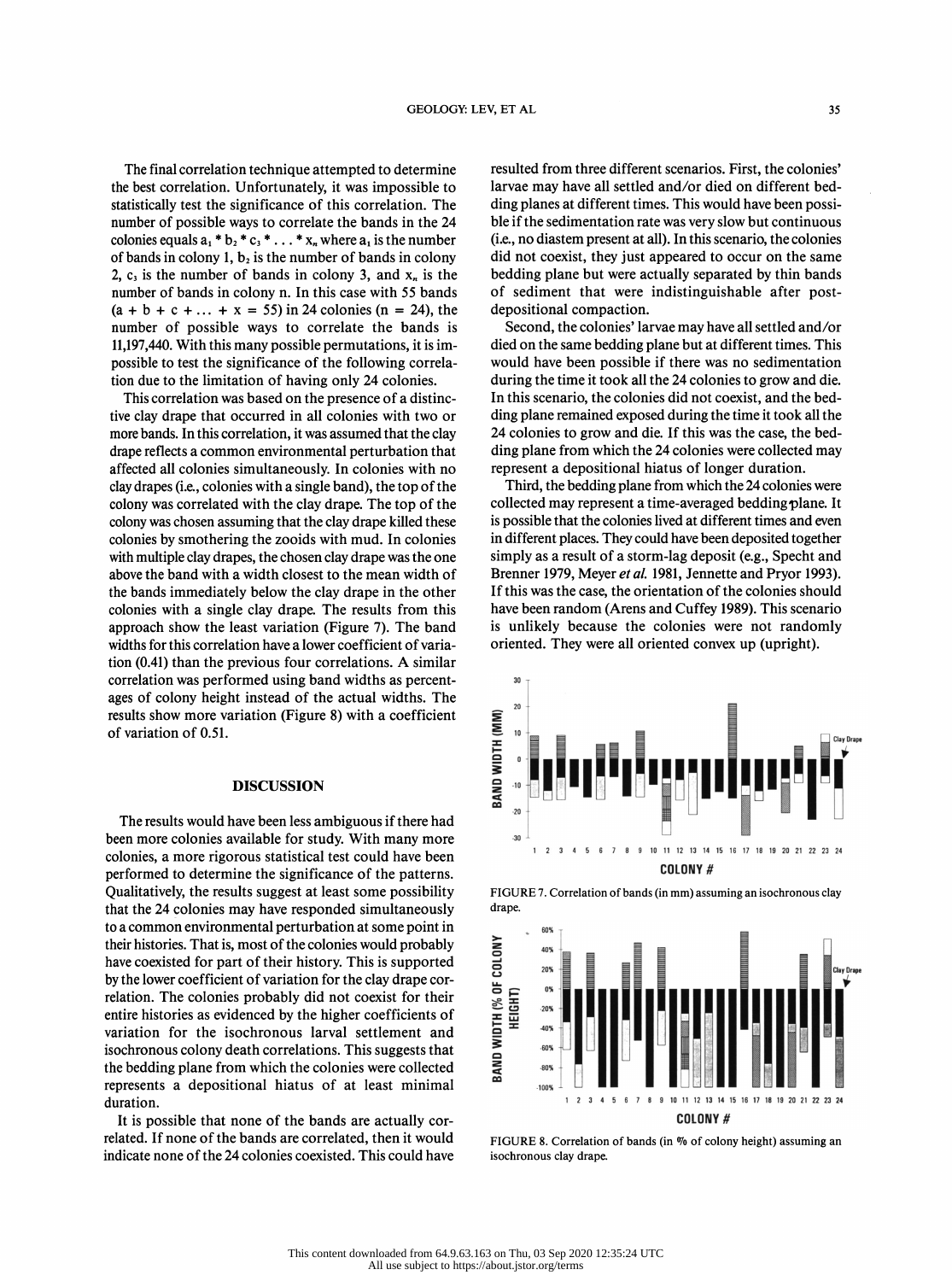The correlations of the band widths based on percentage of colony height were consistently poorer than those using the actual band widths. All three correlations based on percentages had higher coefficients of variation for the band widths. Part of this is due to the fact that colonies with a single band had band width percentages of 100. This may be partly responsible for the higher coefficients of varia tion. To eliminate this potential effect, the eight colonies with single bands were eliminated from the correlations, and new coefficients of variation were calculated. For the correlations of the band widths based on percentage of col ony height, the coefficients of variation in band width were reduced when colonies with single bands were excluded. The coefficient of variation for the correlation assuming isochronous larval settlement decreased from 0.59 to 0.49. The coefficient of variation for the correlation assuming isochronous colony death decreased from 0.54 to 0.48. The coefficient of variation for the correlation assuming an isochronous clay drape decreased from 0.51 to 0.40.

 The effect on the correlations for the actual band widths was mixed when colonies with single bands were excluded. The coefficient of variation for the correlation assuming isochronous larval settlement did not change from 0.53. The coefficient of variation for the correlation assuming isochronous colony death increased from 0.49 to 0.58. The coefficient of variation for the correlation assuming an isochronous clay drape decreased from 0.41 to 0.34.

 What type of environmental perturbation produced the growth surfaces and clay drapes? Kissling and Turonis (1977) attribtued some remnant growth surfaces in bryo zoans to temporary cessation of growth due to flipping of the colonies during growth. Gyllenhaal and Kidwell (1989) attributed remnant growth surfaces in bryozoans to periods of episodic turbulence on the sea floor which resulted in flipping and/or partial burial of colonies. The colonies ex amined in this study do not show evidence of flipping for two reasons. First, the colonies were not randomly oriented. They were all oriented convex up (upright). Arens and Cuffey (1989) attributed the random orientation of Prasopora colonies to storm events that overturned and redeposited the colonies in random orientation. Second, the colonies do not have a spherical shape that results from repeated flipping and reorientation of the colonies (Kissling and Turonis 1977, Gyllenhaal and Kidwell 1989). The hemispherical shape of the colonies used in this study sug gests the colonies maintained their upright growth orien tation throughout their histories.

 If the growth surfaces and clay drapes observed here were not caused by flipping of the colonies, then what caused them? Kissling and Turonis (1977) attributed some remnant growth surfaces in bryozoans to temporary cessation of growth due to siltation. Episodic periods of turbidity may have been the source of the sediment. Turbidity may have increased in response to increased water turbulence during storm events. The evidence for this can be found with the remnant growth surfaces which were accompanied by a clay drape and/or an intracolony overgrowth. The clay drapes

 may indicate smothering of the colony by fine-grained par ticles settling out of suspension on top of the colony. The intracolony overgrowth may indicate regeneration of zooids following the turbidity perturbation.

 In summary, the internal stratigraphy of hemispherical trepostome bryozoans from single bedding planes provides an independent tool to determine the presence and relative duration of diastems. When the internal stratigraphy is eas ily correlated among colonies, it indicates a shorter dura tion hiatus. When the internal stratigraphy is not easily cor related among colonies, it may indicate a longer duration hiatus. This approach can be used with any modular organism such as corals, sponges, or other types of bryozoans.

#### ACKNOWLEDGEMENTS

 This study was undertaken as an independent research project at Dickinson College. We thank H.W.A. Hanson for bringing the outcrop to our attention. This research was made possible by grants to MMK from the Whitaker Foun dation (with SML), the Charles A. Dana Foundation (with AL), and the National Science Foundation (BSR-8917108). This paper was improved by the comments of two anonymous reviewers as well as discussions with F.K. McKinney and R.J. Cuffey made during the 9th Interna tional Bryozoology Conference.

### LITERATURE CITED

- Arenš, N.C., and R.J. Cuffey. 1989. Bryozoan fauna of the Coburn and Salona Limestones (Middle Ordovician) of central Pennsylvania. J. Pa. Acad. Sci. 63:113-121.
- Arens, N.C., and R.J. Cuffey. 1990. Bryozoans of the Coburn and Salona Limestones (Middle Ordovician) of central Pennsylvania. Geol. Soc. Amer. Abs. Prog. 22:2.
- Barrell, J. 1917. Rhythms and measurements of geologic time. Geol. Soc. Amer. Bull. 28:745-904.
- Becher, A.E., and S.I. Root. 1981. Groundwater and geology of the Cumberland Valley, Cumberland County, Pennsylvania. Pa. Geol. Surv. Water Resources Report. 50:1-95.
- Berg, T.M., M.K. Mclnerney, J.H. Way, and D.B. MacLachlan. 1983. Stratigraphie correlation chart of Pennsylvania. Pa. Geol. Surv. General Geology Report. 75.
- Boardman, R.S. 1960. Trepostomatous Bryozoa of the Hamilton Group of New York State. U.S. Geol. Surv. Prof. Pap. 340:1-87.
- Boardman, R.S., and J. Utgaard. 1964. Modifications of study methods for Paleozoic Bryozoa. J. Paleont. 38:768-770.
- Gautier, T.G. 1970. Interpretive morphology and taxonomy of bryozoan genus Tabulipora. Univ. Kansas Paleont. Contr. Pap. 48:1-21.